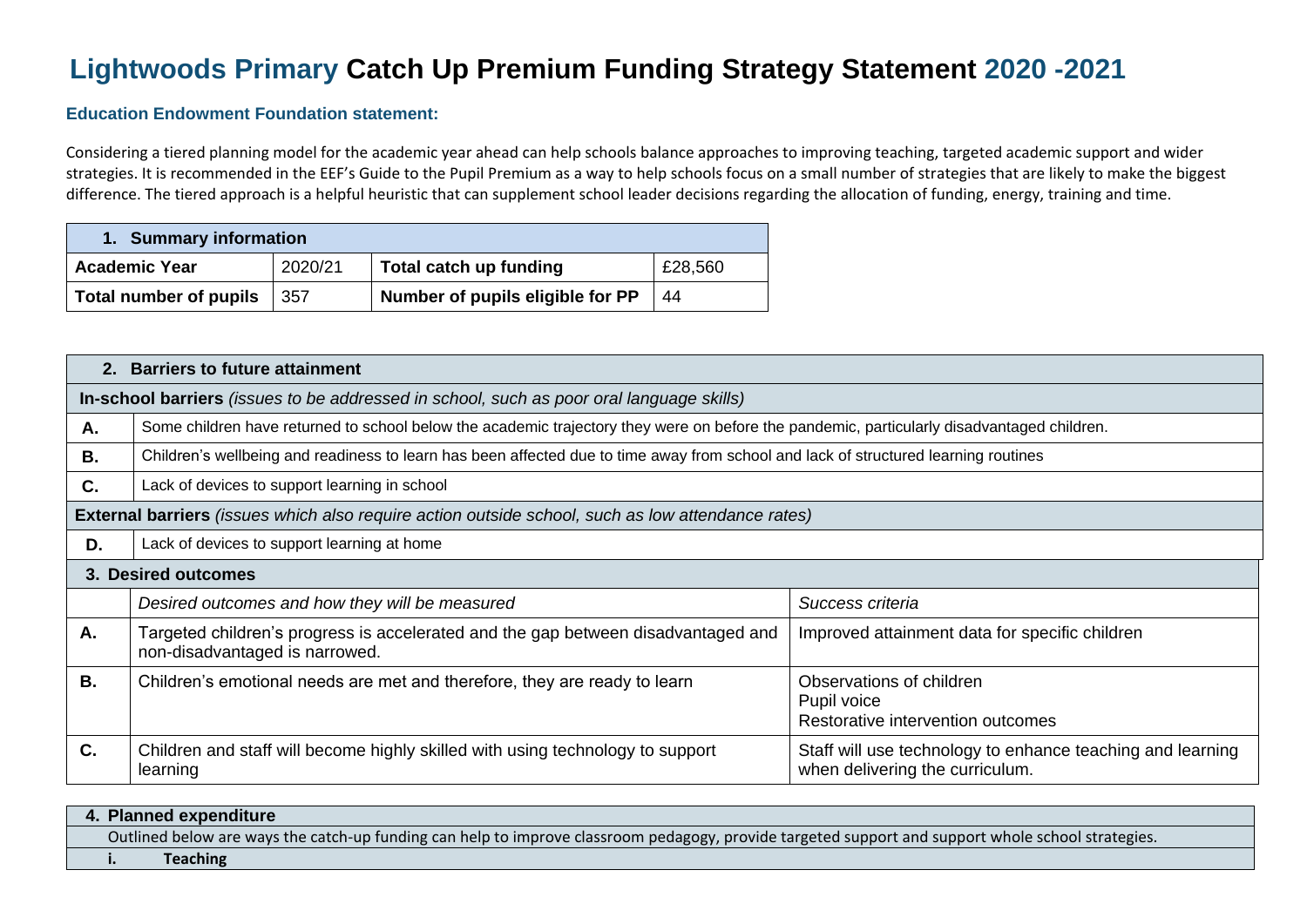| <b>Desired outcome</b>                                                                                                                                | Chosen<br>action/approach                                                                                                                                                                                                                                                                                                                                                                                                                           | What is the<br>evidence and<br>rationale for the<br>choice?                                                                                                                                                                        | How will it be ensured that it is<br>implemented well?                                                                                                                                              | <b>Lead staff</b>                                                                      | When will<br>implementation be<br>reviewed? |
|-------------------------------------------------------------------------------------------------------------------------------------------------------|-----------------------------------------------------------------------------------------------------------------------------------------------------------------------------------------------------------------------------------------------------------------------------------------------------------------------------------------------------------------------------------------------------------------------------------------------------|------------------------------------------------------------------------------------------------------------------------------------------------------------------------------------------------------------------------------------|-----------------------------------------------------------------------------------------------------------------------------------------------------------------------------------------------------|----------------------------------------------------------------------------------------|---------------------------------------------|
| Teaching staff will show developed skills in terms<br>of using technology (blended learning) to support<br>in the delivery of quality first teaching. | Learning is supported by<br>technology in an out of<br>lessons. Additional iPads<br>and educational platforms<br>purchased.                                                                                                                                                                                                                                                                                                                         | Evidence and<br>research show that<br>access to high<br>quality technology is<br>essential to improve<br>learning<br>experiences and<br>educational<br>outcomes.<br>(Education<br>Endowment<br><b>Foundation</b><br>$res\,ch + 5)$ | Training for staff by ICT technician/<br>Blended Learning Lead. Observations<br>and staff/pupil feedback                                                                                            | <b>ICT Lead</b><br>Curriculum<br>Lead<br><b>Blended</b><br>Learning Lead<br><b>SLT</b> | <b>July 2021</b>                            |
| Children's SEMH needs are met and children<br>are ready to access the National Curriculum.                                                            | <b>Recovery Curriculum</b><br>implemented for when<br>children return to school to<br>address their SEMH<br>needs.                                                                                                                                                                                                                                                                                                                                  | Education<br>Endowment<br>Foundation<br>research on social<br>and emotional<br>learning $(+4)$                                                                                                                                     | Quality assured through Recovery<br>Curriculum Lead.<br>Training for staff prior to children<br>returning to school from Recovery<br>Curriculum Lead.<br>Training for staff from Wellbeing<br>Team. | Recovery<br>Curriculum<br>Lead<br>Wellbeing<br>Team<br><b>SLT</b>                      | October 2020                                |
| Children catch up on core skills and make<br>accelerated progress.                                                                                    | Adjustments to the<br>curriculum to focus on<br>interconnectedness and<br>knowledge retrieval to<br>address gaps in skills and<br>knowledge that have arisen<br>from learning at home.<br>All teachers to use the<br>principles of responsive<br>teaching. The curriculum<br>lead has ensured that the<br>core knowledge required is<br>prioritised and explored<br>how this will be developed<br>for children to meet age<br>related expectations. | Responsive<br>teaching $(+5)$                                                                                                                                                                                                      | Missed content core skills grids<br>provided for staff.<br>Book looks<br>Pupil conversations<br>Observations<br>Pupil attainment                                                                    | Curriculum<br>Lead<br><b>SLT</b>                                                       | <b>July 2021</b>                            |
| <b>Total budget cost:</b>                                                                                                                             |                                                                                                                                                                                                                                                                                                                                                                                                                                                     |                                                                                                                                                                                                                                    |                                                                                                                                                                                                     |                                                                                        | £16,230                                     |
| ii.<br>Targeted academic support                                                                                                                      |                                                                                                                                                                                                                                                                                                                                                                                                                                                     |                                                                                                                                                                                                                                    |                                                                                                                                                                                                     |                                                                                        |                                             |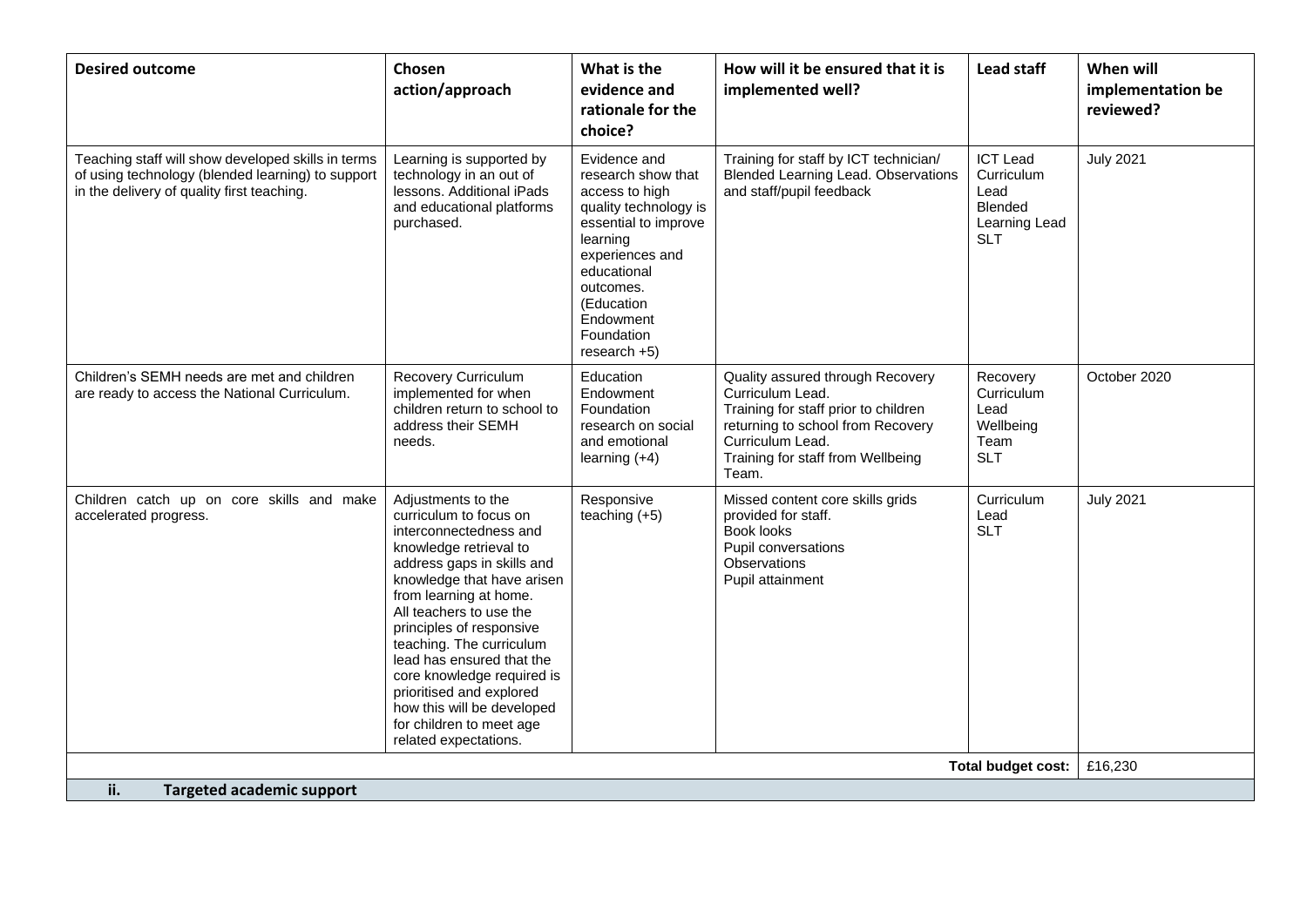| <b>Desired outcome</b>                                                                                                                                                            | <b>Chosen</b><br>action/approach                                                                                                                                                       | What is the<br>evidence and<br>rationale for the<br>choice?                                                                                                               | How will it be ensured that it is<br>implemented well?                                                                                                                                        | Lead staff                                                       | When will<br>implementation be<br>reviewed? |
|-----------------------------------------------------------------------------------------------------------------------------------------------------------------------------------|----------------------------------------------------------------------------------------------------------------------------------------------------------------------------------------|---------------------------------------------------------------------------------------------------------------------------------------------------------------------------|-----------------------------------------------------------------------------------------------------------------------------------------------------------------------------------------------|------------------------------------------------------------------|---------------------------------------------|
| Improved outcomes across the curriculum                                                                                                                                           | Integration of technology to<br>adopt a blended learning<br>approach                                                                                                                   | Digital technology -<br>Education<br>Endowment<br>Foundation<br>research $(+4)$                                                                                           | Monitoring by SLT<br>Classroom observations<br>Attainment data analysis<br>Online platform observations                                                                                       | <b>ICT Lead</b><br>Blended<br>Learning Lead<br><b>SLT</b>        | <b>July 2021</b>                            |
| Improved outcomes and greater levels of<br>engagement with reading                                                                                                                | Accelerated Reader to<br>improve the love of reading<br>and outcomes                                                                                                                   | Education<br>Endowment<br>Foundation<br>research $(+3)$                                                                                                                   | Attendance of training<br>Led and monitored by the English<br>Team<br>Attainment data analysis<br>Improved levels of engagement for<br>reading                                                | <b>SLT</b><br>English Lead                                       | <b>July 2021</b>                            |
|                                                                                                                                                                                   |                                                                                                                                                                                        |                                                                                                                                                                           |                                                                                                                                                                                               | <b>Total budget cost:</b>                                        | £8,632                                      |
| iii.<br><b>Wider strategies</b>                                                                                                                                                   |                                                                                                                                                                                        |                                                                                                                                                                           |                                                                                                                                                                                               |                                                                  |                                             |
| <b>Desired outcome</b>                                                                                                                                                            | <b>Chosen</b><br>action/approach                                                                                                                                                       | What is the<br>evidence and<br>rationale for the<br>choice?                                                                                                               | How will it be ensured that it is<br>implemented well?                                                                                                                                        | Lead staff                                                       | When will<br>implementation be<br>reviewed? |
| Improved home-school relationship.<br>Parents/carers have a greater awareness of<br>their child's learning.<br>Access to quality education platforms which are<br>used in school. | A blended learning<br>approach allows children to<br>learn both at home and at<br>school and platforms used<br>allow for greater home-<br>school relationship and<br>targeted support. | The Education<br>Endowment<br>Foundation have<br>conducted research<br>which shows that<br>the integrated use<br>of technology<br>improves outcomes<br>for children (+5). | Education platforms are well<br>researched and staff have been<br>trained with how to use them<br>Staff, parent and student guides given<br>Parent and student questionnaires for<br>feedback | <b>Blended</b><br>Learning Lead<br><b>ICT Lead</b><br><b>SLT</b> | Termly<br>Final review - July 2021          |
| Children's SEMH needs are met                                                                                                                                                     | Wellbeing therapies and<br>support from specialist staff                                                                                                                               | Education<br>Endowment<br>Foundation<br>research on social<br>and emotional<br>learning $(+4)$                                                                            | Appropriate training for specialist staff                                                                                                                                                     | <b>SEMH Lead</b><br><b>SLT</b>                                   | <b>July 2021</b>                            |
| Access to devices for disadvantaged families                                                                                                                                      | iPads/laptops provided for<br>disadvantaged families,<br>should they need it, if<br>working remotely                                                                                   | Evidence and<br>research show that<br>disadvantaged<br>children are less<br>likely to have<br>access to digital                                                           | Training for pupils and parents<br>Guidance documents                                                                                                                                         | <b>ICT Lead</b><br><b>SLT</b><br><b>Blended</b><br>Learning Lead | Termly<br>Final review - July 2021          |